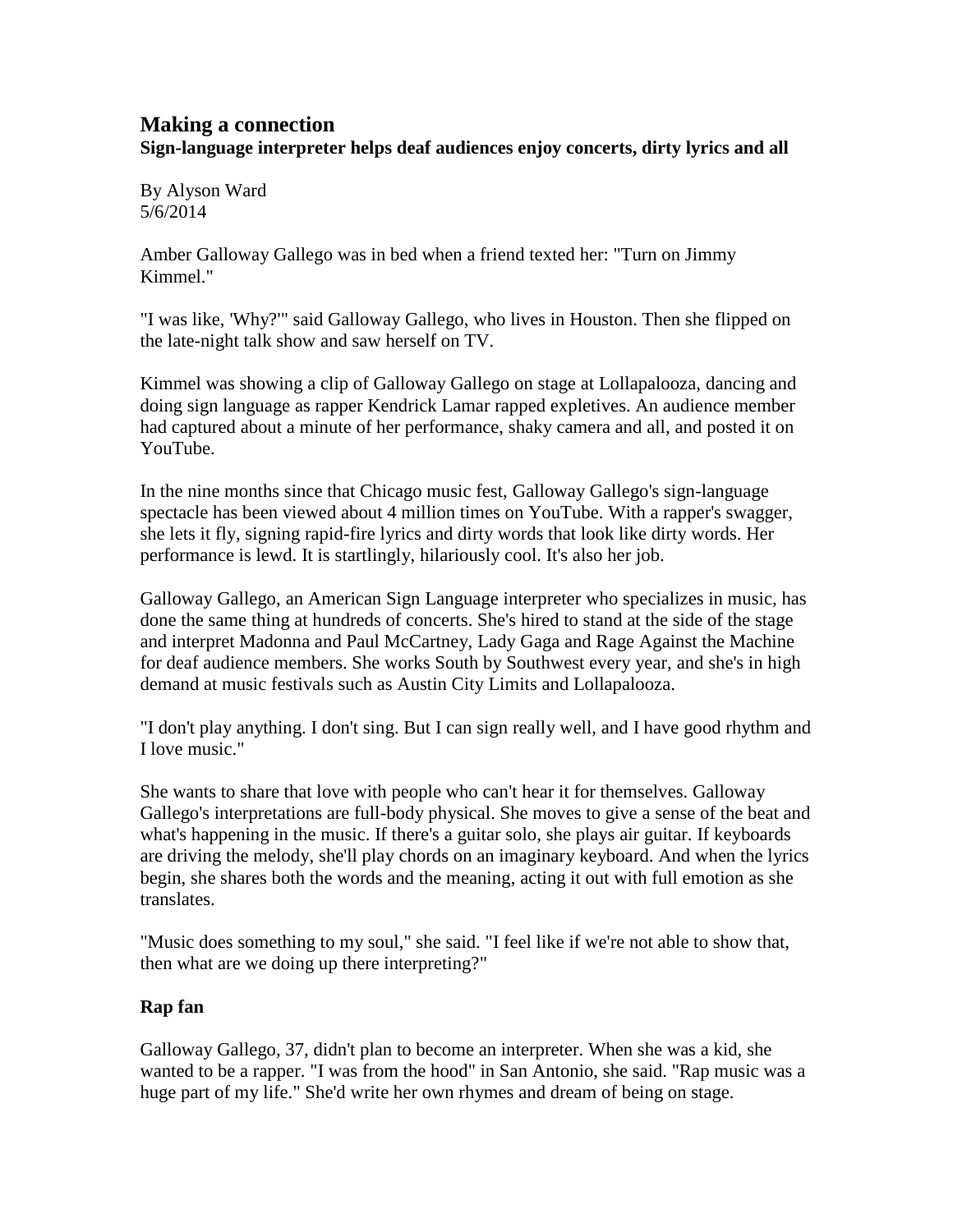She also was learning sign language from an early age.

When Galloway Gallego was 5, her father dated a woman whose son was deaf. "He taught me my first signs," she said. A few years later, she was cared for by a baby sitter who had two deaf children. In high school, she was a trainer for the football team when a deaf player tore his ACL and needed therapy. And a couple of years later, when she herself needed therapy after a car accident, her roommate at the rehab hospital was deaf.

"It's funny," Galloway Gallego said, "to have all those incidences happen to you and still not realize your life's purpose."

When she enrolled at St. Philip's College in San Antonio with plans to become a physical therapist, Galloway Gallego became friends with the deaf community there. One night at a party, Sir Mix-a-Lot's "Baby Got Back" came on the stereo, and she spontaneously got up to interpret.

"I was doing it with all the movements and the rhythm," she said, "and I was dancing and signing, and one of my deaf friends said, 'What are you doing?' I said, 'I'm interpreting music.' She said, 'I've never seen music like that before.'"

It was an off-the-cuff interpretation, but it looked like nothing any of Galloway Gallego's deaf friends had ever seen.

"For years," she said, "deaf people would tell me, 'Music's a hearing thing. We don't get it.'" But Galloway Gallego didn't agree. "I said, 'Have you seen music? You can *see* music.' "

Soon after, she went to a Wallflowers concert at the San Antonio Rodeo and saw that the small section of deaf concertgoers had a team of interpreters - but the interpreters were merely standing there, reciting lyrics with their hands.

"All the deaf people were talking in the deaf section," she said. "No one was paying attention to the concert. It was disheartening to me because some of the songs are so great, you know? I thought: Maybe I can change something somehow so that deaf people love music."

That's when Galloway Gallego got serious about music interpretation. She enrolled in an ASL interpreter program at San Antonio College and approached the San Antonio Rodeo about coordinating concert interpreters, showing them what she could do with a song. For the next few years, until she moved to Houston in 2005, Galloway Gallego was in charge of arranging interpreters for each of the rodeo's 20-odd nightly concerts. She handled many of the shows herself.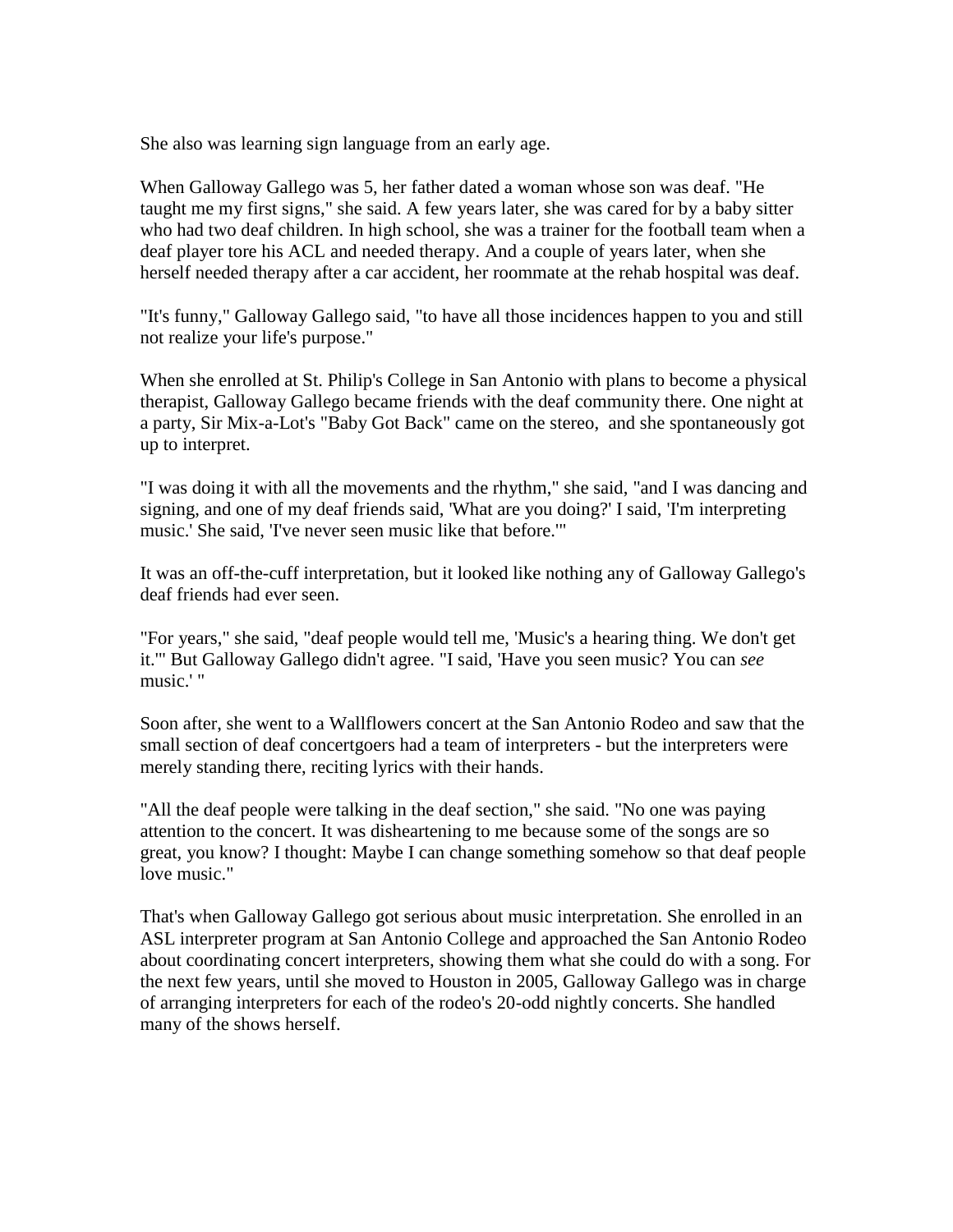## **Preparation**

Preparing a song takes hours.

"I listen to it over and over," Galloway Gallego said, memorizing the lyrics and forming a story board in her head. She'll learn about the artist's background and influences, then pore over fan boards and discussion groups online to get a sense of what each lyric really means. Finally, she'll create and memorize her own interpretation.

Interpretation isn't a word-for-word translation of a song; the presentation is more conceptual. "ASL is grammatically different" from English, Galloway Gallego said, and it takes effort to explain songs that are full of metaphor or wordplay.

When interpreting Cyndi Lauper's "True Colors," she'll explain that "true colors" can mean more than actual color. "If I said it in ASL, it would come out 'real color, '" she said. "That doesn't really make sense. But if I say, 'True colors means personality, character, the person that you are' and go from there, they'll know exactly what I'm talking about."

Galloway Gallego doesn't shy away from interpreting the raunchiest of lyrics.

"Oh my gosh, no," she said, laughing. "I don't mind dirty language, cursing, any of that. I know it's not mine - it's somebody else's." So when the expletive-laced song "… Problems" became her 15 minutes of national fame, Galloway Gallego didn't worry for a second about the content. "My first thing was: Is it good language?" she said. "I wanted to make sure it was clear, it was understandable, that the ASL was clear, that it was conceptually accurate and that it made sense. And it did."

Jo Rose Benfield, who lives in Austin, is a deaf performer and music lover. When she goes to concerts, she said, "Amber is one of the very few interpreters that I actually appreciate" because "she takes the time to get familiar with the music and has that mentality of a visual artist."

"Amber is one of the few interpreters that have grown up in the deaf community," Benfield said in an email. "That is why deaf audiences love her - because she actually gives us the full-on experience of what the artists are actually expressing through their music."

## **Teaching the craft**

Galloway Gallego also teaches sign-language interpretation at Houston Community College, Lone Star College and Lamar University. She's teaching some of her students to interpret music the way she does, she said, because there aren't enough music interpreters to go around.